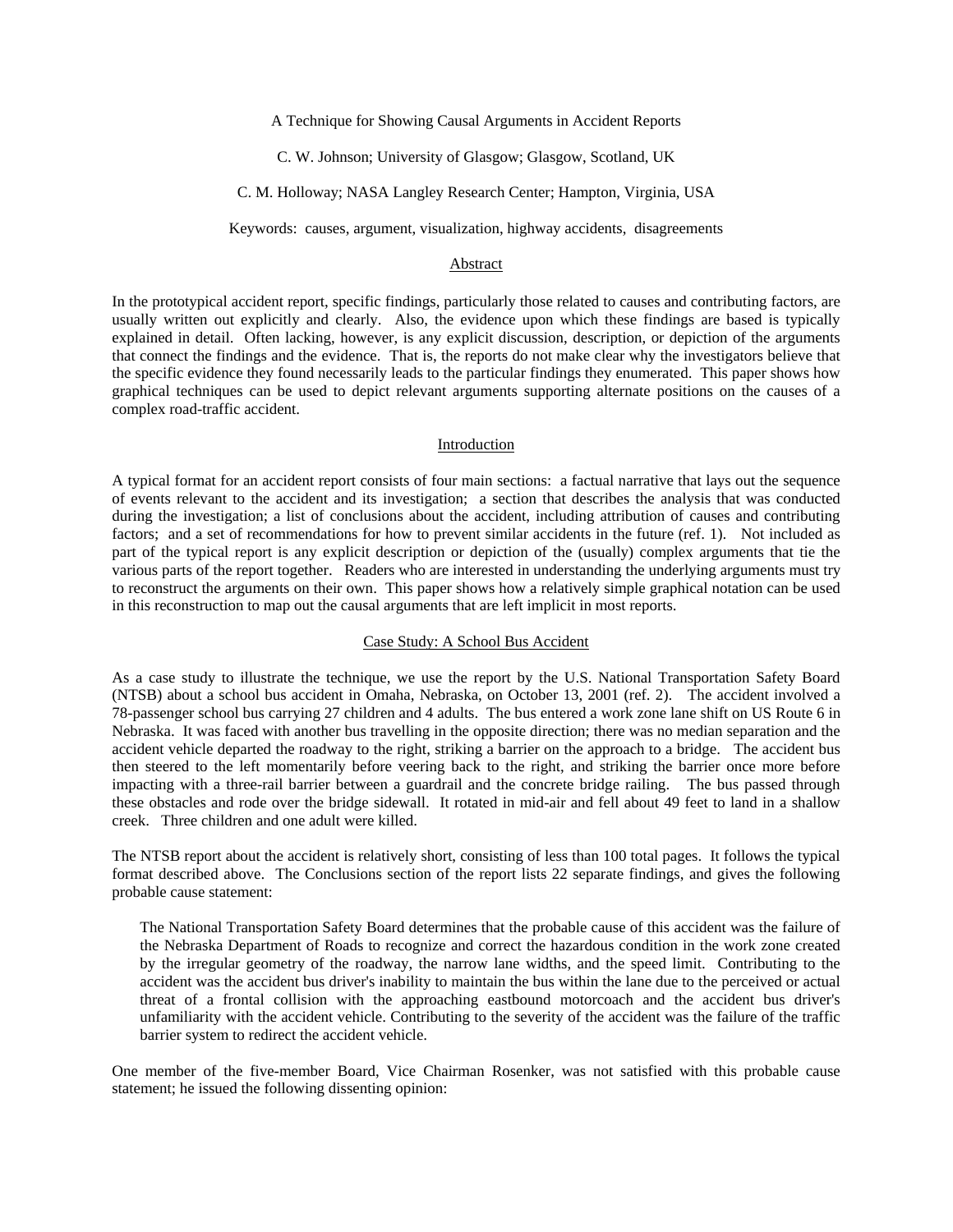I agree with my colleagues and the entire report with the exception of a portion of the probable cause. Our staff's proposed probable cause, correctly in my view, identified the primary cause as the accident bus driver's inability to maintain the bus within the lane due to the perceived or actual threat of a frontal collision with the approaching eastbound motorcoach. The majority of the Board instead attributes the cause to the Nebraska Department of Roads. While I fully support that there were significant design and other deficiencies with the work zone, they did not preclude the safe operation of vehicles through the work area, and the work zone accident history undermines ascribing primary cause to the Department of Roads.

We chose this report for the case study for three reasons. Firstly, the report is unusual in that one of the NTSB members dissented from the determination of the Board about probable and contributory causes, although he accepted all of the other findings of the report. This means that the dissenter and the other members must have used different arguments to reach their final causal conclusions. This difference provides an interesting test of the efficacy of our graphical technique for illustrating arguments.

Secondly, this accident represents one of a large number of similar road traffic accidents that claim lives both in the United States and Europe (ref. 3). Thirdly, the use of this case study is motivated by the observation that similar vehicles transport children across relatively large distances and on frequent trips so that the risk exposure to future incidents may continue to be correspondingly high and with similar potential consequences.

# Constructing a High-Level Map for Causal Arguments

The first stage of our work was to describe a high-level structure for the arguments in the report. We began by separating the probable cause statement (p. 83 of the report) and dissenting opinion (p. 85) into five individual propositions, as shown in Table 1.

## Table 1— Summary of Causal Propositions

| Probable cause was the failure of Nebraska Department of Roads to recognise and correct the            |
|--------------------------------------------------------------------------------------------------------|
| hazardous condition in the work zone created by the irregular geometry of the roadway, the             |
| narrow lane widths, and the speed limits.                                                              |
| <b>Contributing to the accident</b> was the accident bus driver's inability to maintain the bus within |
| the lane due to the perceived or actual threat of a frontal collision with the approaching             |
| eastbound motorcoach and the accident bus driver's unfamiliarity with the accident vehicle.            |
| <b>Contributing to the severity of the accident</b> was the failure of the traffic barrier system to   |
| redirect the accident vehicle.                                                                         |
| <b>Dissenting probable cause</b> : The primary cause (was) the accident bus driver's inability to      |
| maintain the bus within the lane due to perceived or actual threat of a frontal collision with the     |
| approaching eastbound motorcoach.                                                                      |
| <b>Dissenting comment:</b> The majority of the Board instead attributes the cause to the Nebraska      |
| Department of Roads. While I fully support that there were significant design and other                |
| deficiencies with the work zone, they did not preclude the safe operation of vehicles through the      |
| work area and the work zone accident history undermines ascribing primary cause to the                 |
| Department of Roads.                                                                                   |

Our analysis then took a more detailed look at the arguments that supported or weakened each of these different propositions. The following figures use an informal graphical notation to map out the relationships between the 22 findings of the report (listed on pages 81-82 of the report) and the propositions from Table 1. These graphs are based on the argumentation structures that were originally developed in the area of design rationale (ref. 3) to provide a graphical representation of the arguments for and against particular design options. In this paper, we have extended the constructive use of these techniques to map out arguments that focus on the causes of failure in the design and operation of safety critical systems.

Figure 1 maps the various arguments that support the proposition that the Department of Roads contributed to the probable cause of the accident. We have deliberately chosen to adopt the simplest representation that we could devise. Later sections will demonstrate that many causal arguments rely on a broad and diverse array of evidence.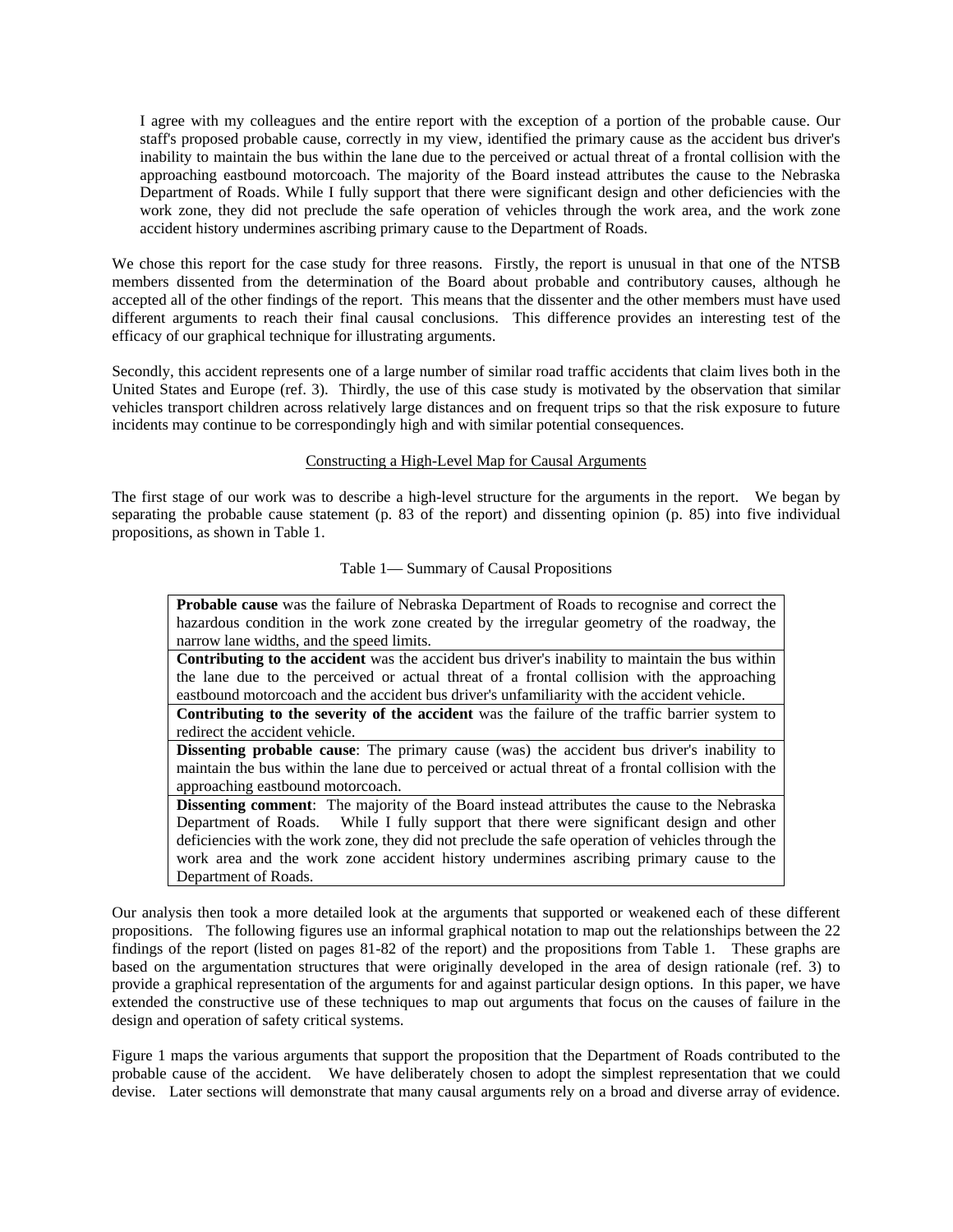It was, therefore, important that any graphical overviews did not add unnecessary complexity to these already complex constructs.



Figure 1 — Findings Related to the NTSB's Probable Cause of the Accident

As can be seen from figure 1, most of these findings are linked to the probable cause by arcs that are annotated with the '+' symbol. That is, the findings support the case for the Department of Roads' involvement in the probable cause of the accident. These include observations such as "+ Finding 12. Poor traffic controls and hazardous roadway geometry left drivers ill-prepared to anticipate danger and to respond properly to any problems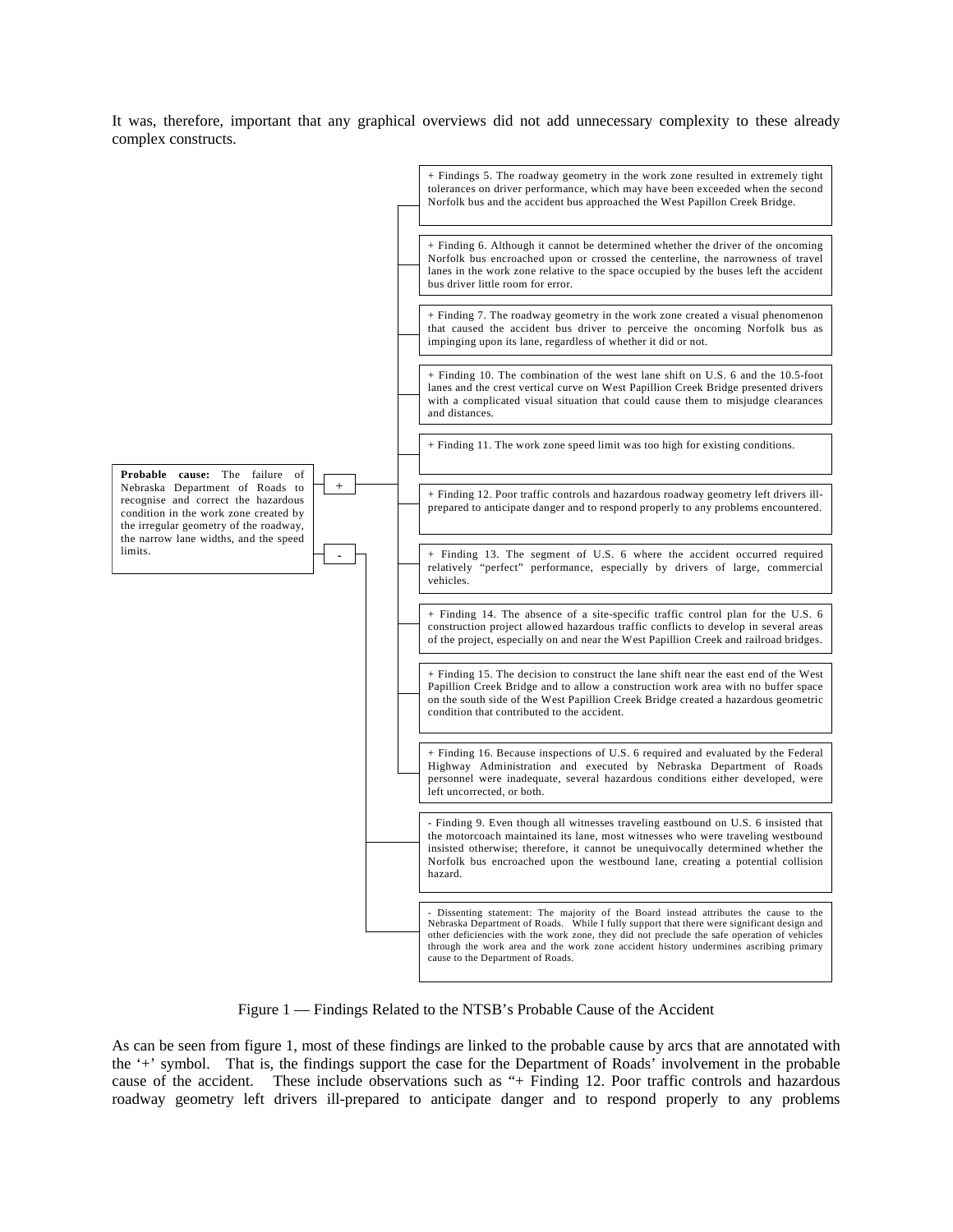encountered" and "+ Finding 16. Because inspections of U.S. 6 required and evaluated by the Federal Highway Administration and executed by Nebraska Department of Roads personnel were inadequate, several hazardous conditions either developed, were left uncorrected, or both".

Figure 1 also shows that some of the findings undermine the majority's conclusion about the probable cause. In particular, finding 9 in the report states that "Even though all witnesses traveling eastbound on U.S. 6 insisted that the motorcoach maintained its lane, most witnesses who were traveling westbound insisted otherwise; therefore, it cannot be unequivocally determined whether the Norfolk bus encroached upon the westbound lane, creating a potential collision hazard". In other words, it cannot be proven that the road characteristics caused the Norfolk bus to create a potential collision hazard.

Figure 2 continues the analysis by summarizing the NTSB findings that relate to the contributory causes of this accident. As can be seen, many of the insights from the investigation relate to the factors that may have influenced the drivers' behaviour. It is important to stress that the construction of these diagrams relies on the subjective expertise of the analyst. Their development is not straightforward. For example, many of the factors that influenced the driver stemmed from the operations of the Department of Roads. Hence it can be difficult to determine whether a particular finding should go in either figure 1 or figure 2 or both. The key issue here is, however, to provide an explicit representation of the argument structures that were developed in the aftermath of this accident. These representations then provide a focus for further analysis. Figure 2 does not include any contradictory or negative links because the dissenting opinions sought to raise the importance of the drivers' involvement in the accident.



Figure 2 — Findings Related to the NTSB's Contributory Cause of the Accident

The next diagram, Figure 3 provides an overview of the findings that support the argument that the failure of the barrier system contributed to the severity of this accident. At this level of analysis, the findings all support this argument. Again this is explained by the observation that the dissenting opinion does not take issue with the main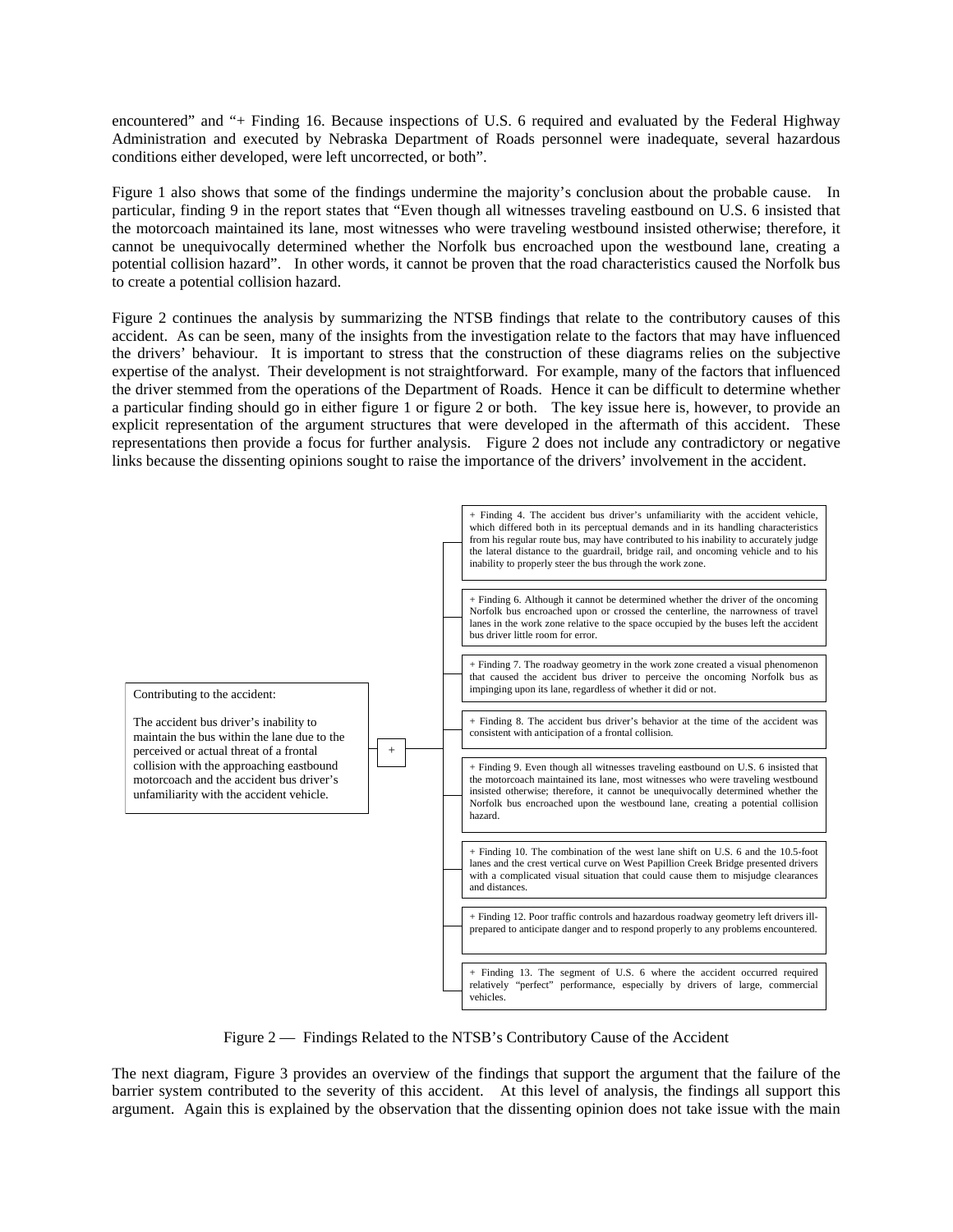conclusions about the role of the barrier system. Equally, however, a more sustained analysis might examine finding 18 on page 82 of the report that criticizes the Department of Roads failure to maintain the barrier system. It could be argued that such failures were symptomatic of wider problems in the management of the site.



Figure 3 — Findings Related to the NTSB's Arguments about the Severity of the Accident

Figure 4 extends our application of this graphical technique to map out key elements of the dissenting opinion that is a central feature of this accident report. As can be seen, there are strong similarities between this diagram and the summary in Figure 2 that reviews the contributory causes of the accident. This should not be surprising. The key objective behind the dissenting opinion was to raise the prominence of the drivers' role from a contributory to a probable cause and, arguably, also to downplay the involvement of the Department of Roads. Figure 4 also shows an objection to the dissenting opinion which is based on the majority's probable cause. In other words, the probable cause stands as an objection to the dissenting opinion just as the dissenting opinion stands as an objection to the probable cause in Figure 1. The diagram also illustrates some of the complexity in the arguments that are presented in this report by showing further dissenting arguments from Table 1 which contradict the probable cause and therefore support the dissenting opinion by arguing 'The majority of the Board instead attributes the cause to the Nebraska Department of Roads. While I fully support that there were significant design and other deficiencies with the work zone, they did not preclude the safe operation of vehicles through the work area and the work zone accident history undermines ascribing primary cause to the Department of Roads'

This initial analysis associated the findings from the NTSB report with the probable cause, contributory factors and dissenting statements. For the sake of completeness, it is important to observe that a number of findings could not be linked to any of these issues. The first set of findings that cannot be connected to these higher-level observations exclude a number of issues from further consideration. These can be summarized as follows:

1. The accident bus driver was not impaired due to drugs, alcohol, or fatigue; further, neither the weather nor the mechanical condition of the accident bus contributed to the accident.

2. Although not detrimental to the emergency response efforts on behalf of the accident victims, communications were inadequate and resulted in a less than optimal emergency response.

3. The accident bus driver's qualifications neither caused nor contributed to this accident.

A further cluster of findings does not directly address the causes of this incident. In contrast, they focus on the egress and rescue efforts in the aftermath of the accident. They also include observations about the bus design:

19. Because of the difficulties in identifying the passenger locations and orientations at impact after the roll and 49-foot drop, it cannot be determined whether improvements in the accident bus's body would have mitigated the severity of the passengers' injuries.

20. Had the Seward School District conducted emergency evacuation drills and demonstrations for all students, the passengers' ability to open emergency exits and evacuate the vehicle in an emergency would have been greatly improved.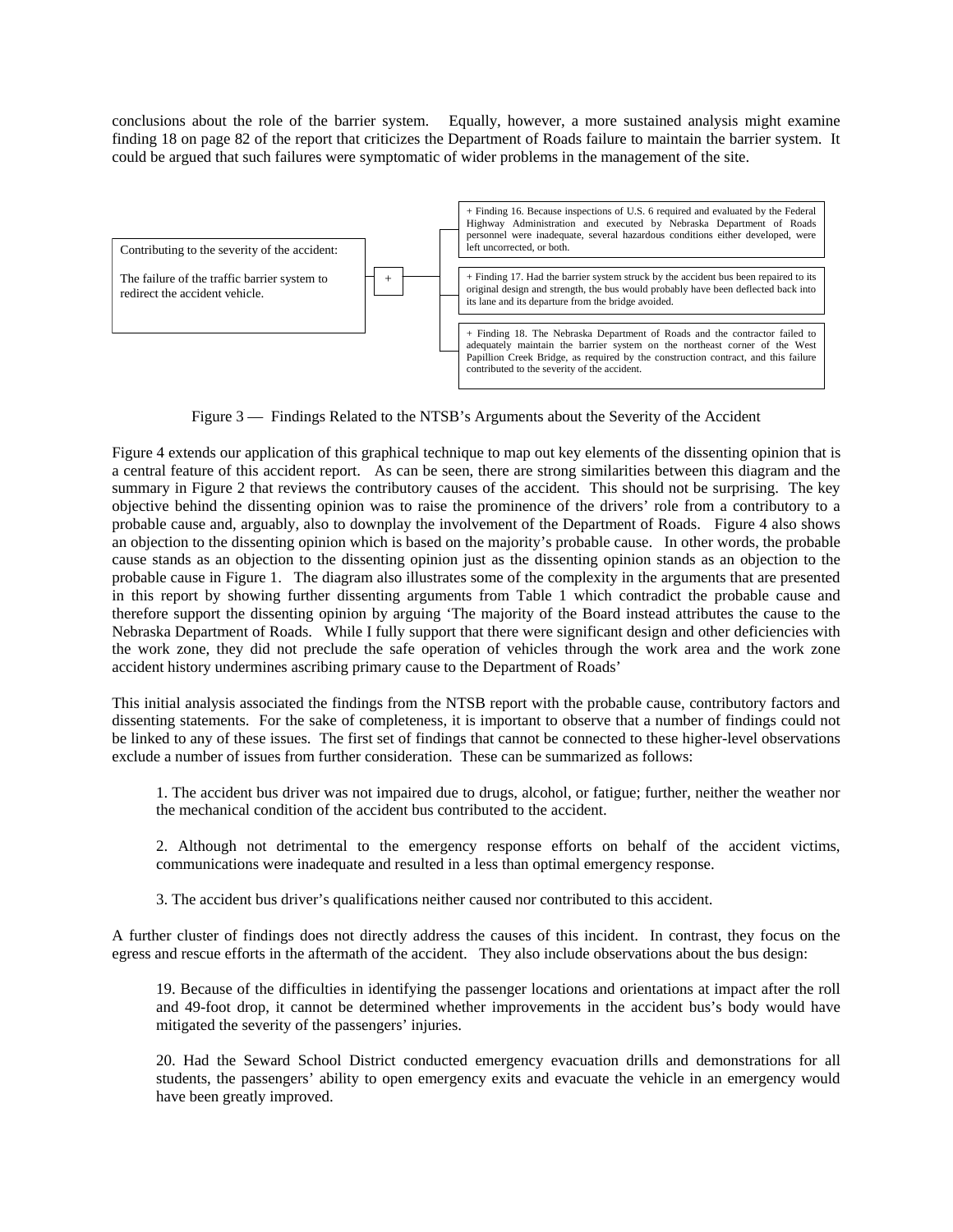21. Some emergency exit levers and signage were obstructed and not clearly visible and may have hindered the evacuation of the bus after the accident.

22. Had the rescuers received school bus extrication training, rescue efforts would probably have proceeded more efficiently.



Figure 4 — Findings Related to the Dissenting Opinion as to the Cause of the Accident

Previous paragraphs have shown how high-level diagrams, based on design rationale, can be used to map out the different arguments that are left implicit in typical accident reports. In this instance, we have been able to show how various findings in the NTSB report can be used to support different arguments about the probable cause of the accident. These arguments relate to the main findings in the report but also to a dissenting opinion, which focuses on the role of the driver rather than the Department of Roads. The following paragraphs build on this analysis and look in more detail at the evidence that is presented within the body of the NTSB report.

## Constructing More Detailed Maps for the Causal Arguments in Accident Reports

Figure 5 extends the analysis beyond the findings to look at the analysis that was presented to support the different causal arguments in the accident report. In this case, the focus is on the analysis that supports the probable cause that was introduced in earlier sections; 'The failure of Nebraska Department of Roads to recognize and correct the hazardous condition in the work zone created by the irregular geometry of the roadway, the narrow lane widths and the speed limits'. As can be seen, from the diagram, we have omitted this prose and have retained a placeholder in order to keep the map to a reasonable size for this paper. The numbers in parentheses denote the page number from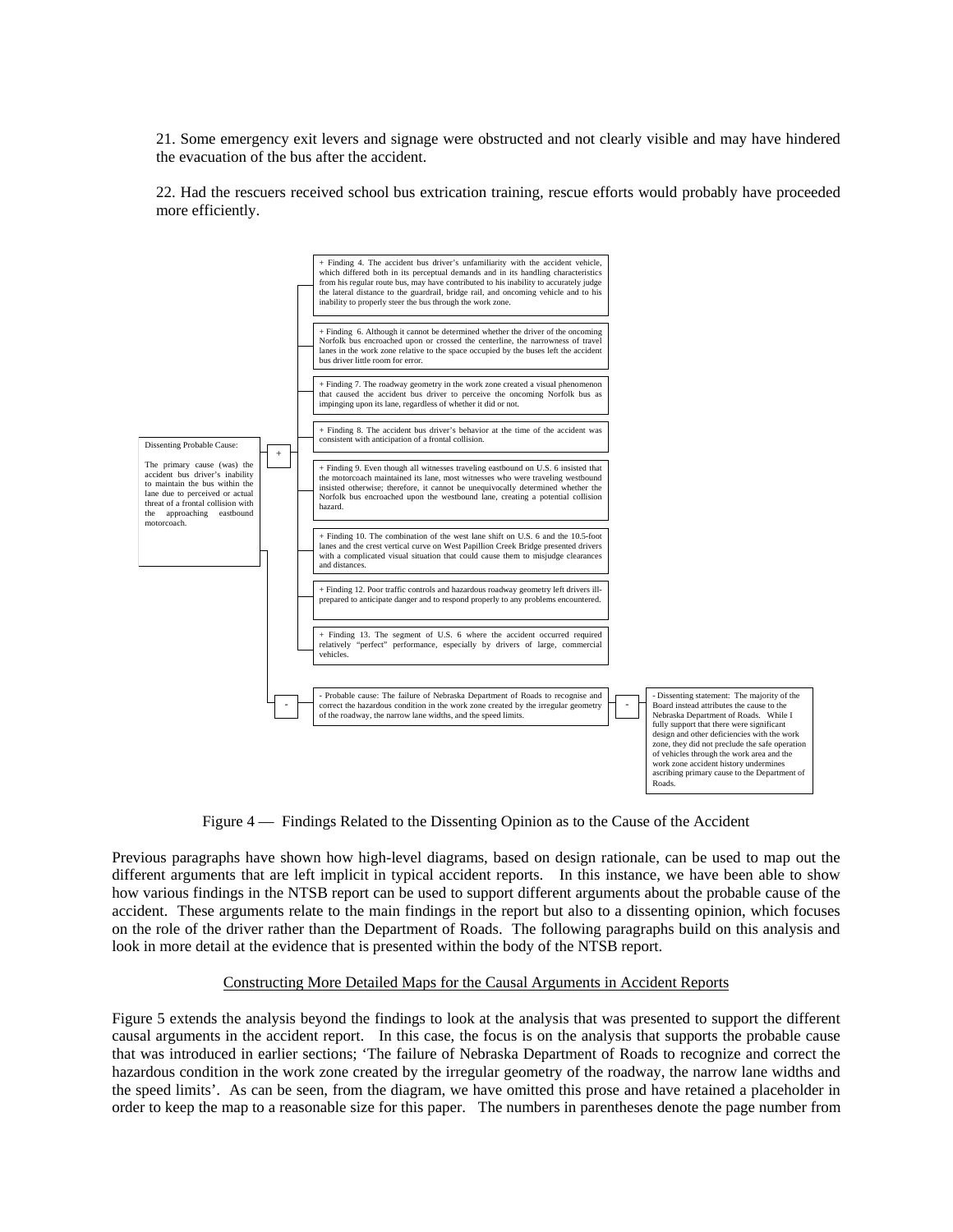which the text in the diagram is taken.

The diagram expands upon the arguments that support a finding on page 81 of the report 'The roadway geometry in the work zone resulted in extremely tight tolerances on driver performance, which may have been exceeded when the second Norfolk bus and the accident bus approached the West Papillon Creek Bridge'. As can be seen, the argument supporting this finding can be traced back to three different strands in the 'Analysis' section of the report between pages 60 and 69. The original finding is presented on page 81. The first line of analysis cites the results of simulations to show that the driver of the accident bus would have had to perform a number of complex and accurate maneuvers to successfully pass the on-coming bus. The second line of argument suggests that positive lane separation and medial barriers might have been used to mitigate the consequences of any diver 'error'. The final line of analysis combines two different observations. These do not focus on whether it was possible for the two buses to have navigated the road layout but whether they could have done so at the speeds they were travelling. This argument builds on an estimated closing speed of 132 feet per second and the contention that such speeds would only have been warranted in situations where there were additional provisions to ensure adequate separation.



Figure 5 — Findings Related to the NTSB's Probable Cause of the Accident

The key point here is that the graphical maps provide a high-level structure for the causal arguments that are distributed across many dozens of pages in the accident report. Algorithmic or semi-automatic means of extracting these arguments can be developed. Although the diagrams presented here reflect the subjective views of the analyst,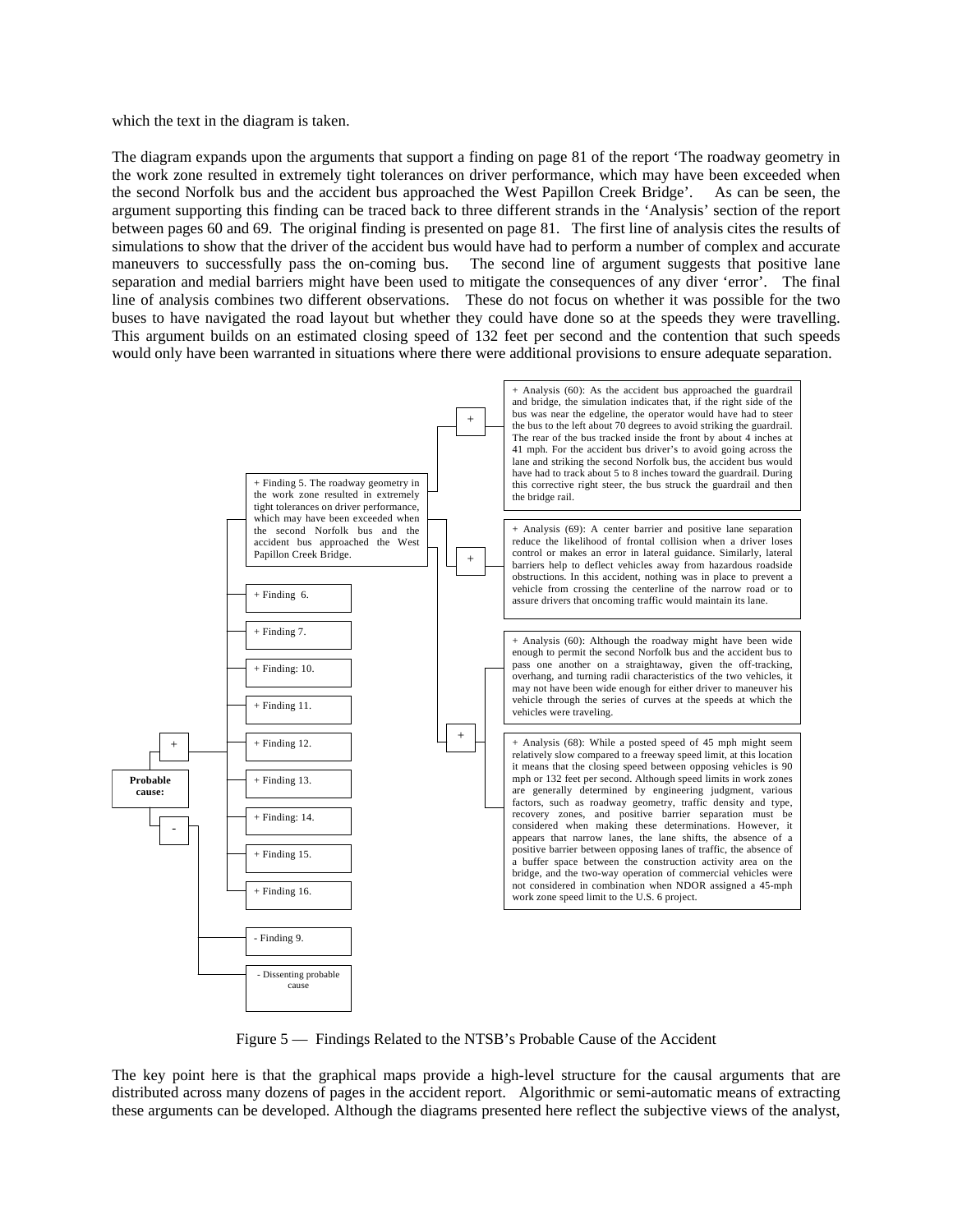they provide an explicit representation of the arguments that are often implicitly embedded within the report. They, therefore, provide a focus for further discussion and debate amongst investigators who might seek to challenge the arguments in an official report. Hence, the technique might be used either within investigation teams to ensure that their findings are well justified or by other agencies, such as legal firms, seeking to challenge those findings. Additional diagrams could be developed for each of the separate findings within the report. Rather than presenting any of these diagrams in this paper, we turn our attention now to further expansion of the arguments that underlie the dissenting opinion.

## Mapping Out the Arguments Behind a Dissenting Opinion

Figure 6 shows how the analysis in the official report can provide an argument in favor of the dissenting opinion from the Vice-Chairman. In this case, the overview shows how the dissenting opinion is contradicted by the majority view of the probable cause. This, in turn, is supported by the observation that highway engineers have a responsibility to mitigate hazards, or 'limitations', that affect a representative segment of the population. In contrast, the dissenting view is supported by the analysis that the 'safe operation of many vehicles through the work area and the work zone accident history undermines ascribing primary cause to the Department of Roads'. This initial analysis shows that much of the disagreement focuses on the problems of determining whether a 'representative segment' was placed at risk by the various work zone hazards. On the one hand the majority argued that the accident occurred and that faults could be identified hence there was a significant risk. The dissenting opinion in contrast, looked at the number of previous road users who had not been involved in any incident and argued that other factors may have been better ascribed as probable causes rather than the road layout in isolation.



Figure 6 — Findings Related to the Dissenting Opinion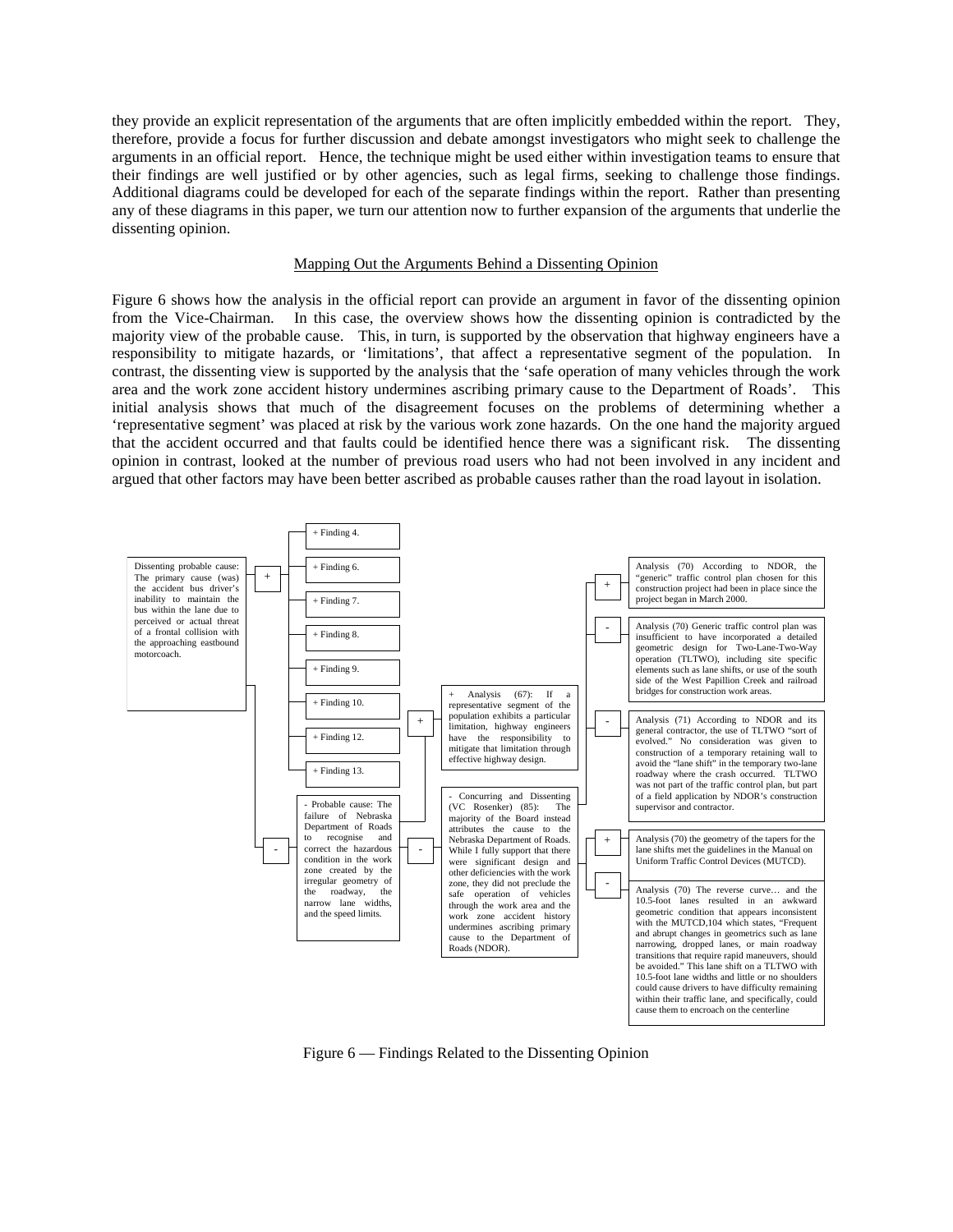The top-right rectangle in the argument sketch in Figure 6 shows that the Nebraska Department of Roads had accepted the 'generic' traffic control plan for the site. This supports the dissenting argument that some thought had been paid to the safety of traffic through the work zone and that the design need not have precluded the safe operation of vehicles in the site. However, this dissenting argument can be weakened by reference to the analysis in other parts of the NTSB report. As can be seen in Figure 6, the generic traffic plan was deemed to be insufficient in the aftermath of the accident because it did not provide a detailed justification for the safety of Two-Lane-Two-Way Operation (TLTWO). The TLTWO procedures were not mentioned in the plan because they 'evolved' during the work. The bottom two rectangles in the previous diagram provide further analysis of the dissenting opinion. This argument is supported by the observation that the geometry of the tapers for the lane shifts met the guidelines in the US Department of Transportation's Manual on Uniform Traffic Control Devices (1993). However, this support for the geometry is again weakened by the observation that the reverse curve seemed to violate a more general requirement in the MUTCD to avoid 'frequent and abrupt changes in geometrics'.

#### Concluding Remarks

In the prototypical accident report, specific findings, particularly those related to causes and contributing factors, are usually written out explicitly and clearly. Also, the evidence upon which these findings are based is usually explained in detail. However, it can often be difficult to reconstruct the arguments that connect the findings, analysis and evidence. Reports do not make clear why the investigators believe that particular lines of argument necessarily lead to the particular findings they enumerated. This paper showed how a simple graphical technique can be used to depict relevant arguments supporting alternate positions on the causes of a complex road-traffic accident.

The diagrams presented in this paper seem to show that the balance of argument is in favor of the majority view and against the dissenting opinion. Our work has, however, been limited to the official report. It would, therefore, be very remarkable if we found in favor of a minority view. Conversely, it is likely that if we extended the scope of our analysis beyond the contents of the official report that it would be possible to represent alternative arguments and evidence to support dissenting opinions. Previous pages have suggested particular ways in which this might be done for our case study accident. This extension to the basic approach hints at possible applications in the litigation that takes place in the aftermath of an incident or accident.

We are not satisfied with the graphical notation that has been used in this paper. To this extent, our work represents a first cut attempt to map out the arguments in accident reports. There are numerous alternatives. We have already mentioned that there is a host of graphical notations for representing design arguments. Many of these stem from Toulmin's work on alternate approaches to logic for reasoning about decision-making (ref. 5). Other notations are based on ideas first developed for reasoning in legal cases (refs. 6, 7). As we have seen, however, the arguments in accident reports can themselves be extremely complex and we are reluctant to introduce additional complexity by a more formal graphical notation unless the benefits can be shown to outweigh the costs in terms of readability and accessibility.

One side effect of this work on this case study has been to refocus our attention on a central issue in accident investigation; the role of human responsibility. The majority view in the accident report reflects the modern mantra of systemic failure. In this view, the individual's actions are largely shaped by their context. The dissenting view, arguably, harks back to an earlier time when personal responsibility played a greater role in determining the cause of accidents and incidents. The graphical analysis in this report provides important tools for representing the two sides of a controversy that continues to this day.

#### References

1. International Civil Aviation Organization. *Aircraft Accident and Incident Investigation, Annex 13*. Ninth Edition. July 2001.

2. National Transportation Safety Board, *Highway Accident Report: School Bus Run-off-Bridge Accident, Omaha, Nebraska, October 13, 2001*, NTSB/HAR-04/01, Notation 7610. Washington, D.C. Adopted February 10, 2004.

3. C.W. Johnson. *Handbook of Accident and Incident Reporting*. University of Glasgow Press, Glasgow, Scotland, United Kingdom, 2004. Available on-line at: http://www.dcs.gla.ac.uk/~johnson/book